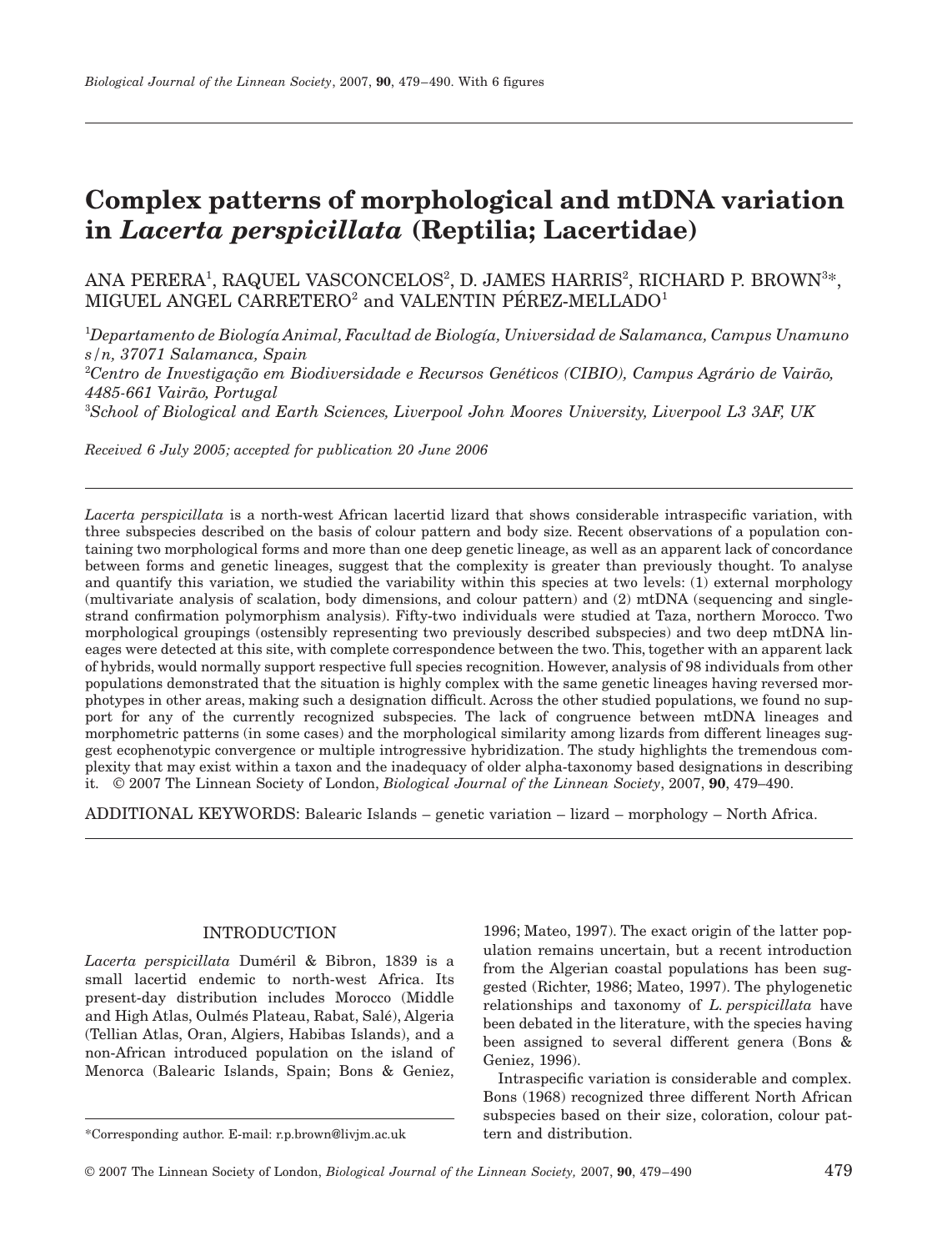- 1. *Lacerta perspicillata perspicillata* is a small-sized form from the high plateaus of Algeria and Morocco and southern parts of the eastern High Atlas. It is characterized by a largely uniform bronze dorsum with an almost indistinct spotted pattern. The Menorcan populations have been assigned to this subspecies (Richter, 1986).
- 2. *Lacerta perspicillata chabanaudi* is a large spotted form with light dots on a dark background, distributed across the High and Middle Atlas, Central Plateau, Fez, and Rabat.
- 3. *Lacerta perspicillata pellegrini* is of small body size with two light dorsolateral stripes on a spotted dorsum and is found in the High and Middle Atlas (Bons & Geniez, 1996).

If racial categories are to be of use, they clearly need to predict variation in a range of characteristics (Thorpe, 1976). This does not appear to be the case for the aforementioned subspecies, with several authors questioning their validity (Bons & Geniez, 1996; Mayol, 1997).

A recent preliminary study on intraspecific variability based on mtDNA sequence variation (12S rRNA) showed that the current subspecies designations do not necessarily correspond to genetically identified lineages and indicated that *L. perspicillata* may be a species complex (Harris *et al*., 2003). Although morphology was not quantified, two different forms (corresponding to *L. p. chabanaudi* and *L. p. pellegrini*) were found to exist syntopically at Taza, northern Morocco (Bons & Geniez, 1996; Harris *et al*., 2003). Two ostensibly morphologically differentiated specimens from this site were found to have highly divergent mtDNA, which tentatively pointed towards both mtDNA and morphological separation.

Here, we extend the previous study by quantifying morphological variation and describing mtDNA lineages within this species group, the latter based on a more rapidly evolving mtDNA gene. A detailed analysis of morphology and mtDNA at the Taza site was aimed at assessing potential speciation within this group. Individuals from five further sample localities (representing all three subspecies) were also used to help describe mtDNA diversity across morphological forms and provide a framework against which variability and speciation could be assessed.

#### MATERIAL AND METHODS

Morphological data and tissue samples for DNA analyses were collected in April 2003 and April 2004 from the following localities: Oukaimeden, Gaada of Debdou, Balcon d'Ito, Caves of Chiker and Taza in Morocco; and Menorca, in the Balearic Islands (Fig. 1). The two morphological forms at Taza (Harris *et al*., 2003) were sampled separately. Additional data were

obtained from three other Moroccan localities: Jbel Bour, Mischliffen and Tizi-n-test (Fig. 1) to increase the sampling area, although these were not included in the morphological analyses due to small sample sizes.

Individuals were sexed, measured and tail tips collected for DNA analyses. Ventral, lateral, and dorsal pictures were taken of all individuals before release at the capture site.

#### MORPHOLOGICAL ANALYSES

Adult individuals (males,  $N = 83$ ; females,  $N = 88$ ) were sexed on the basis of head and body robustness and development of femoral pores (Richter, 1986; Perera, 2005). Juveniles could not be sexed and so were excluded from morphological analyses. Males and females were sexually dimorphic and were analysed separately. Seven body measurements, three scalation characters, and seven colour pattern characters (see Appendix) were recorded by the first author in all cases. Snout–vent length (SVL) was measured to the nearest 0.5 mm using a ruler, and the remaining body measurements with a Vernier calliper to the nearest 0.1 mm. Bilateral measurements (FLL and HLL) were taken from the right side of the animal. Data could not be obtained in 14 cases (1.3% of the data) and hence they were substituted by group means (adjusted for body size, if necessary). Scalation and coloration characters (see Appendix) were recorded at least twice from photographs.

All body measurements were log-transformed to meet normality assumptions, and adjusted to a standard SVL using the pooled within-group regression coefficients, after testing for homogeneity of slopes. New values were used in posterior multivariate analyses.

Generalized variation in the colour pattern was analysed with a correspondence analysis (CA) and a multiple correspondence analysis (MCA), which allowed simultaneous visualization of the relationships between the coloration characters and the individuals analysed (McGarigal, Cushman & Stafford, 2000). Morphometric and scalation characters were analysed using principal component analyses (PCA) and canonical discriminant function analysis (CDFA). The presence of two divergent maternal lineages at Taza had already been established (Harris *et al*., 2003), thus PCAs were performed on correlation matrices (McGarigal *et al*., 2000) across all individuals from this site. This allowed objective assessment of morphological differentiation without a priori assignment to putative groups. CDFA was used to maximize variation between a priori defined groups (populations) and to classify individuals based on the canonical discriminant functions (CDF).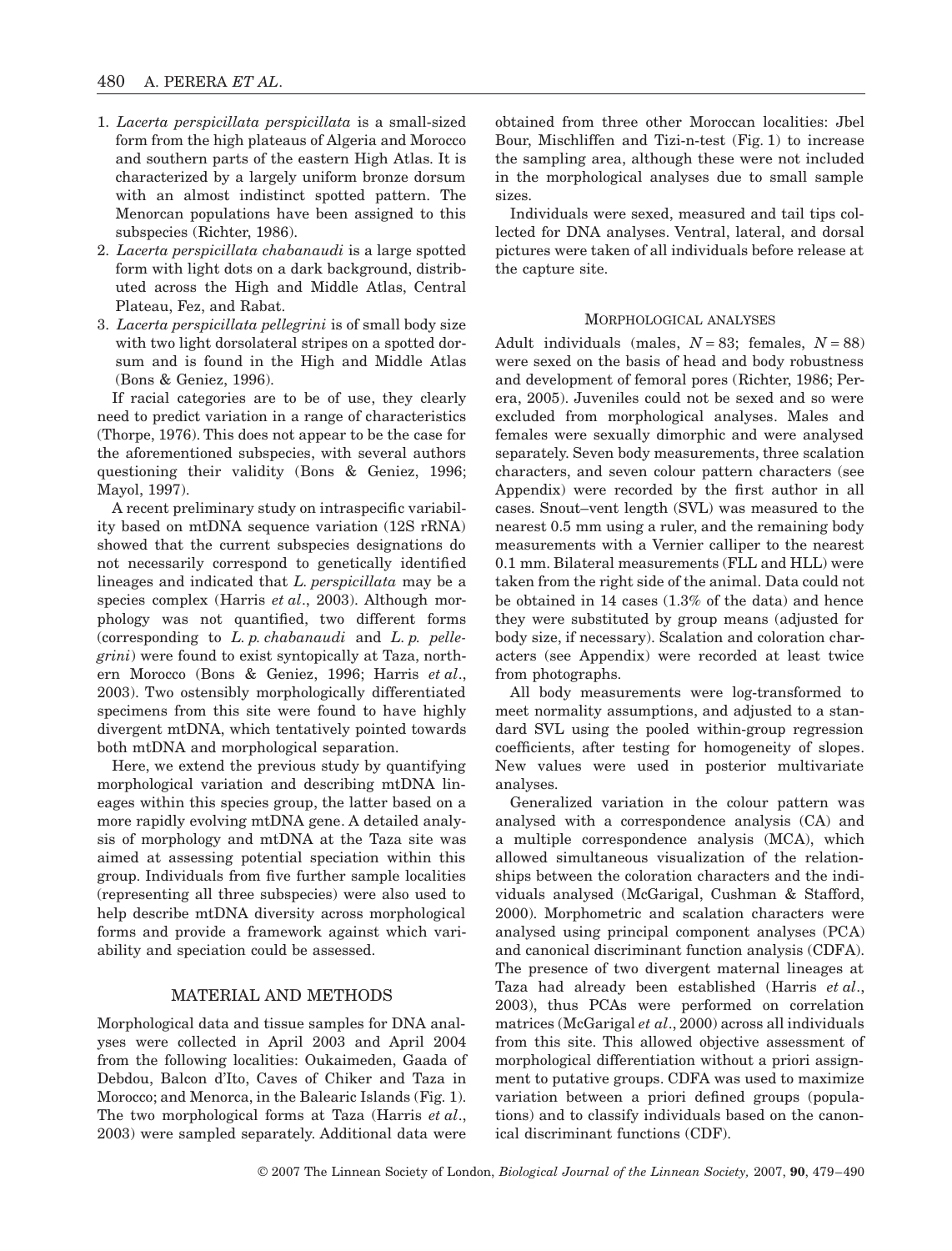

**Figure 1.** Localities under study. Symbols show current subspecies designation:  $\Box$ , *Lacerta perspicillata chabanaudi*;  $\triangle$ , *Lacerta perspicillata perspicillata*; -, *Lacerta perspicillata pellegrini*; +, sympatry of *L. p. chabanaudi* and *L. p. pellegrini*. Solid symbols indicate localities with morphometric and genetic data, whereas open symbols indicate only genetic data. Localities: (1) Menorca, (2) Oukaimeden, (3) Balcon d'Ito, (4) Debdou, (5) Taza, (6) Caves of Chiker, (7) Tizi-n-test, (8) Mischliffen, and (9) Jbel Bour.

#### LABORATORY METHODS

Primers published by Arévalo, Davis & Sites (1994) were used to initially sequence 12 individuals for a region of the ND4 gene and adjacent tRNAs (light and heavy strands) using an automated sequencer (ABI310). This marker was chosen because it evolves more rapidly than the 12S rRNA (which had indicated the existence of two deeply divergent lineages but could not reveal diversity within lineages) (Harris *et al*., 2003). Sequences were aligned with two outgroup sequences using Clustal W (Thompson *et al.*, 1994): *Podarcis hispanica* and *Podarcis muralis*. From these sequences, the most variable region was identified by eye. Two new primers were designed (5′-GAT TAATCCGCATTTCAC-3′ and 5′-AGGGCTGAAGAT GTTAGGC-3′) to amplify this 253-bp region. 150 samples (Table 1) were amplified using these primers, and variation was identified using the single-strand confirmation polymorphism (SSCP) approach. PCR product  $(1 \mu L)$  was mixed with  $5 \mu L$  of denaturing loading buffer, and samples were denatured for 4 min at 94 °C. A further sample  $(5 \mu L)$  was run on a 12% polyacrylamide gel  $(49:1)$  with  $1 \times \text{TBE}$  buffer on a vertical

**Table 1.** Distribution of the 13 haplotypes determined from 150 individuals from nine localities (including two morphological forms from Taza) determined using singlestrand confirmation polymorphism

| N   | Haplotypes     |
|-----|----------------|
| 29  | 27A, 2L        |
| 27  | 27C            |
| 25  | 25B            |
| 29  | 27C, 2I        |
| 5   | 3E, 2K         |
| 5   | 5F             |
| 5   | 1G, 4H         |
| 23  | 21D, 2J        |
| 1   | 1A             |
| 1   | 1 <sub>N</sub> |
| 150 | 13 haplotypes  |
|     |                |

electrophoresis system at a constant 250 V and temperature (12 °C) for 18 h. The results were visualized by silver-staining. Preliminary results were compared against the initial samples of known sequences, and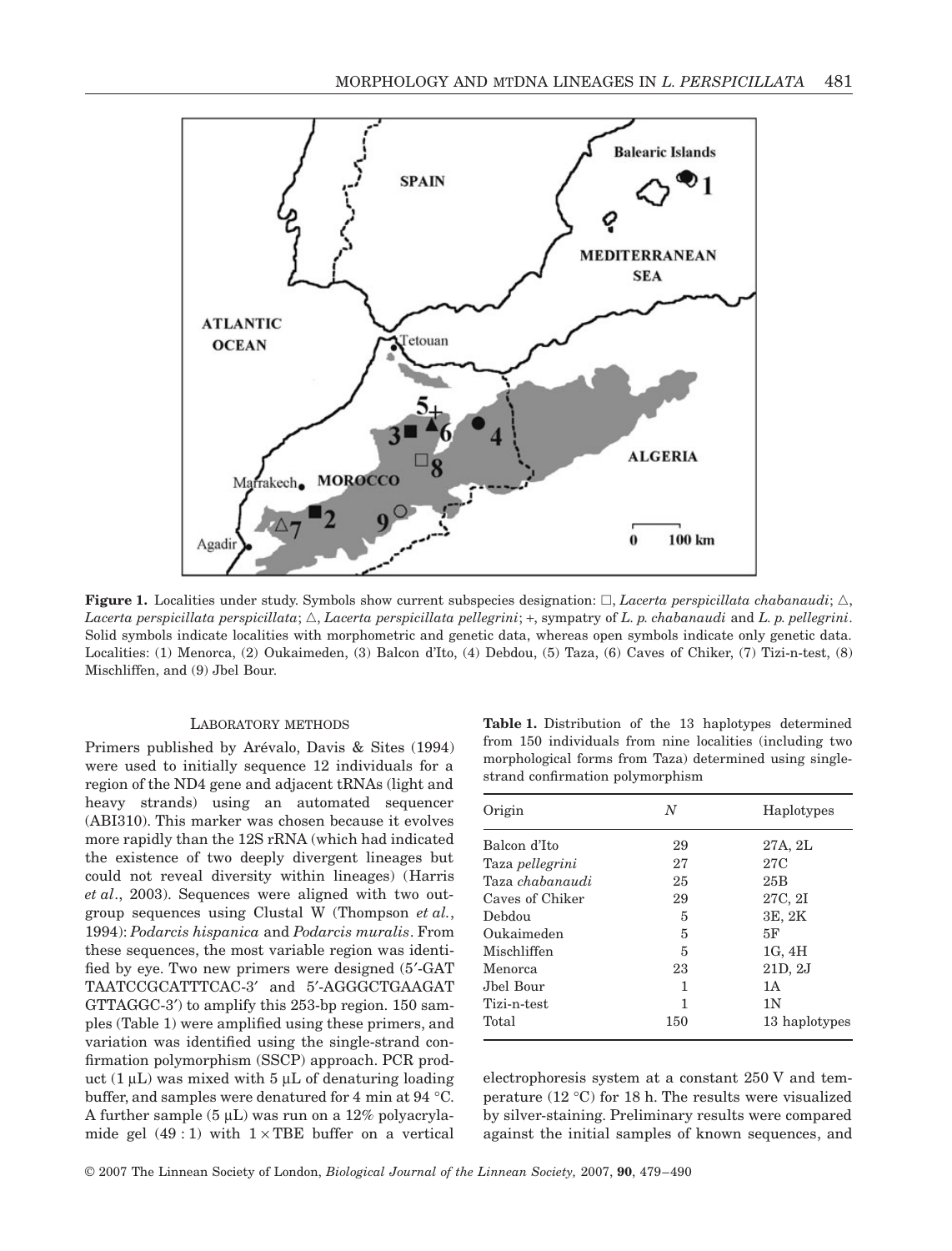all new conformers were sequenced to identify the haplotypes. Analyses were concentrated where two syntopic forms are found (Harris *et al*., 2003).

#### PHYLOGENETIC ANALYSES

Mitochondrial DNA sequences were imported into PAUP\* 4.0b10 (Swofford, 2003) for phylogenetic analyses based on maximum likelihood (ML) and maximum parsimony (MP). MrBayes was used for Bayesian inference (Huelsenbeck & Ronquist, 2001). For the former, we used the approach outlined by Huelsenbeck & Crandall (1997) to test 56 alternative models of evolution, employing PAUP\* 4.0b10 and Modeltest (Posada & Crandall, 1998). The best model was subsequently used to estimate a tree using ML (Felsenstein, 1981) with random sequence addition (100 replicate heuristic search). The MP analysis was also performed with random sequence addition (100 replicate heuristic search), and support for nodes was estimated using the nonparametric bootstrap technique (Felsenstein, 1985) with 1000 replicates. Bayesian analyses were conducted with random starting trees, run  $0.5 \times 10^6$  generations, and sampled every 100 generations using a general-time-reversible model of evolution (Rodriguez *et al*., 1990) with a gamma model of among site rate variation. In both searches, 'burn-in' data sampled from generations preceding stationarity of the Markov chain were discarded. All data collected at stationarity were used to obtain a 50% majority-rule consensus tree with posterior probabilities for internal nodes. Two independent replicates were conducted and inspected for consistency to check for local optima (Huelsenbeck & Bollback, 2001).

#### RESULTS

#### MORPHOLOGICAL AND GENETIC DIFFERENTIATION IN **SYMPATRY**

The first objective was to examine whether the two sympatric forms living in Taza were morphologically and genetically distinct. Not all colour pattern characters varied between individuals. For males, only

ventral dark spots in the longitudinal rows (VRP), dorsal design (DD) and degree of contact among spots (DCS) were analysed using CA. Only two characters varied between females (i.e. DD and DCS) and so multivariate techniques were not applied. In males, the first CA axis (71% of total variation) distinguished two clearly non-overlapping colour pattern groupings (Fig. 2), with similar differentiation being observed for female dorsal pattern (Table 2). Thus, the two colour pattern morphs could be objectively assigned to the *L. p. pellegrini* and *L. p. chabanaudi* subspecies, and so will be referred to as Taza *pellegrini* and Taza *chabanaudi* from this point onwards. Without exception, the former had a striped dorsal pattern formed by spots and lines whereas the latter showed a dorsal spotted pattern with no stripes. All *pellegrini* males were homogeneously grouped in the CA, whereas vari-

![](_page_3_Figure_8.jpeg)

**Figure 2.** Correspondence analysis (CA): plot of male colour pattern characters (CA, % variance) and individuals from Taza on the first two axes. Colour pattern acronyms are followed by states, as given in the Appendix (e.g. 'DCS2' indicates character DCS, with state two, 'spots in contact').

**Table 2.** Female colour pattern variation at the Taza site (frequencies)

|                                  | Dorsal design |         | Contact among spots |                  |                  |  |
|----------------------------------|---------------|---------|---------------------|------------------|------------------|--|
|                                  | Spotted       | Striped | DCS <sub>0</sub>    | DCS <sub>1</sub> | DCS <sub>2</sub> |  |
| Lacerta perspicillata pellegrini |               | 13      |                     |                  | 13               |  |
| Lacerta perspicillata chabanaudi | 13            |         |                     |                  |                  |  |

For an explanation of the codes, see both the text and Appendix.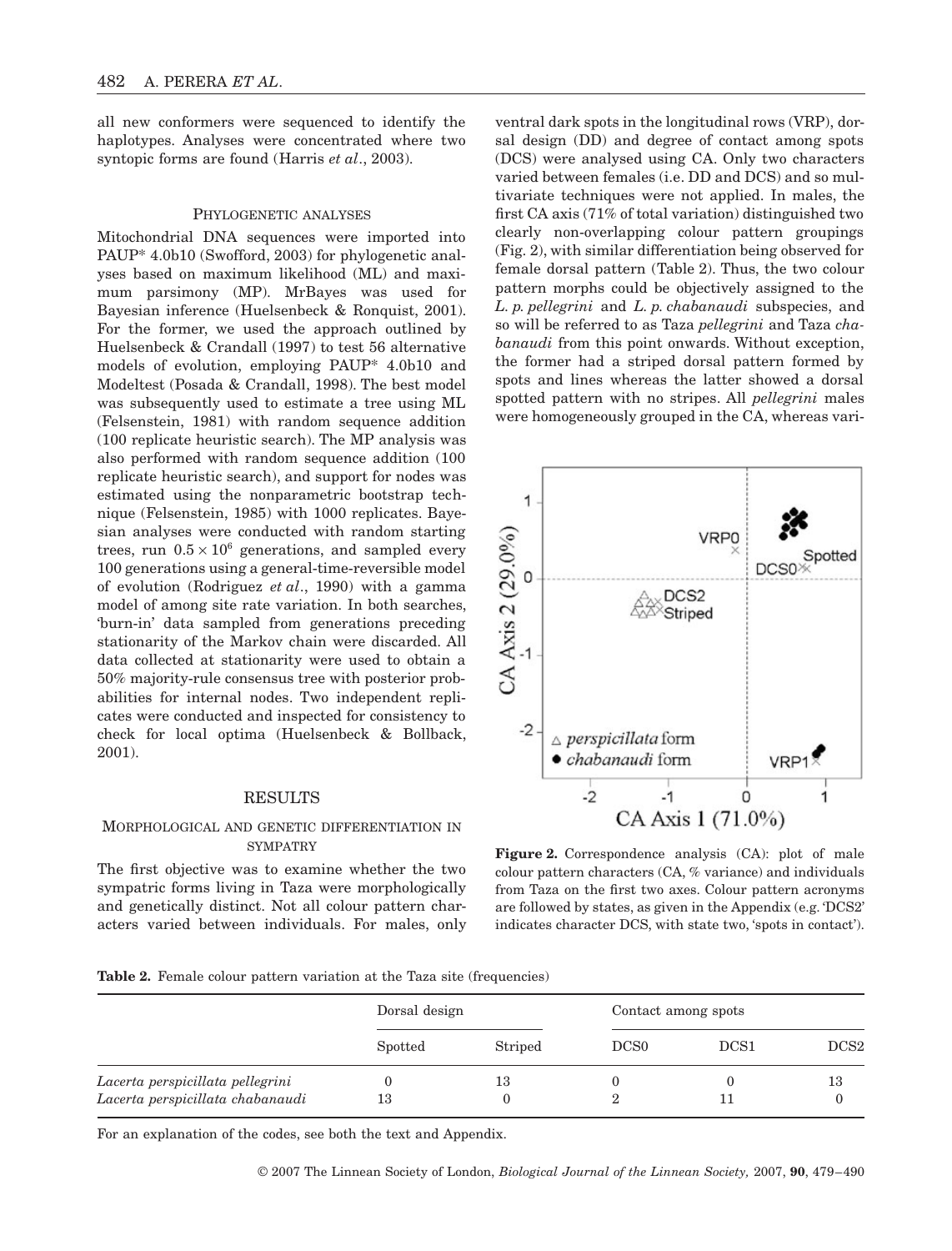ation within *chabanaudi* individuals was reflected along the second CA axis (Fig. 2). The *chabanaudi* morph generally lacked ventral dark pigmentation, although two males had dark pigmentation reduced to the first external scale row. A dorsal pattern with spots not in contact was found in males (Fig. 2), although some degree of contact in females was also found (Table 2).

PCAs on body dimensions and scalation characters also suggested two subspecies-concordant morphological groupings at Taza, although, unlike colour pattern, there was some limited overlap (Fig. 3). For males, HW had a low contribution to the retained principal components (communalities  $c < 0.6$ ), thus we did not include it in the analyses presented here. Characters that contributed most to the male PC1 (30.6% of total variation) were limb length (FLL and HLL), pileus dimensions (PL and PW) and ventralia (Table 3). For PC2 (22.1%), the three most important characters were gularia, HLL, and SVL, whereas HH had the biggest influence on PC3 (14.2%). These character loadings were similar to some extent in females, with limb length (FLL, HLL), pileus dimensions (PL, PW), and HW variables contributing most to PC1  $(41.3\%)$ ; gularia, ventralia, and SVL to PC2  $(15.0\%)$ ; and gularia and HH to PC3 (12.2%).

The SSCP analysis showed that all 25 Taza individuals with the *chabanaudi* colour morph were fixed for a single haplotype (B; Table 1), whereas all lizards  $(N = 27)$  with a striped morph (*pellegrini*) corresponded to a different haplotype (C). Thus, in all individuals from Taza, there was perfect concordance between the morphological- and the mtDNA-based separation of the two forms.

#### MORPHOLOGICAL AND GENETIC DIFFERENTIATION AMONG LOCALITIES

Our second aim was to assess whether there was general concordance between external morphology and genetic lineage. For the colour pattern analyses, the first two axes of the MCA explained 60.8% and 59.3% of the variance in males and females, respectively, with similar patterns observed in both sexes (Fig. 4). The presence of dark pigmentation in the ventral areas (gular, chest, ventral, and cloacal areas) contributed most to the first axis (39.6% and 38.2% of total male and female variation, respectively). Second axes variances (21.2% in males and 21.1% in females) were explained mainly by dorsal coloration characters in both sexes: the presence of linked spots, the presence of dorsolateral lines and reduced dorsal pigmentation. Individuals assigned to *L. p. pellegrini* formed a homogeneous group but *L. p. chabanaudi* and *L. p. perspicillata* individuals did not, as reflected by within-group variation along the first and second axes, respectively.

![](_page_4_Figure_7.jpeg)

**Figure 3.** Plot of the first two principal components (PC1 and PC2 with percentage variation for males and females, respectively) from the analyses of body dimension and scalation variation in Taza. For brevity, the results of the separate male and female principal component analyses were included on the same plot.

© 2007 The Linnean Society of London, *Biological Journal of the Linnean Society,* 2007, **90**, 479–490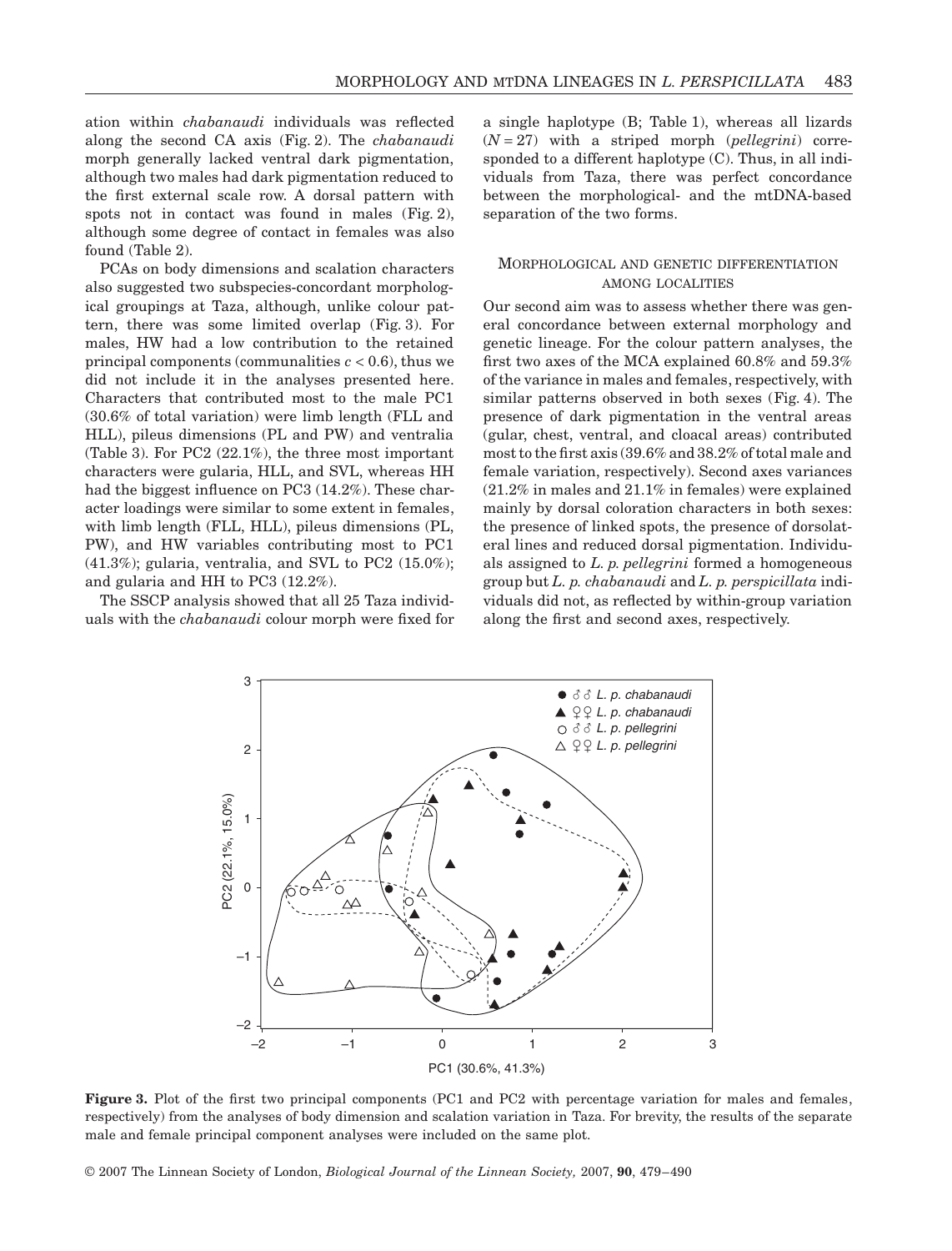| $\overline{11}$ $\overline{11}$                                                                                                                                                                                                |  |
|--------------------------------------------------------------------------------------------------------------------------------------------------------------------------------------------------------------------------------|--|
|                                                                                                                                                                                                                                |  |
| $(100 \text{ Hz})$ (d.f. 2.4)<br>$\ldots$ and $\ldots$ (CDF A) $\wedge$ (all                                                                                                                                                   |  |
|                                                                                                                                                                                                                                |  |
|                                                                                                                                                                                                                                |  |
|                                                                                                                                                                                                                                |  |
|                                                                                                                                                                                                                                |  |
|                                                                                                                                                                                                                                |  |
|                                                                                                                                                                                                                                |  |
|                                                                                                                                                                                                                                |  |
| <b>DITA WITAY ATL</b><br>no oro hit the state of control                                                                                                                                                                       |  |
|                                                                                                                                                                                                                                |  |
|                                                                                                                                                                                                                                |  |
|                                                                                                                                                                                                                                |  |
|                                                                                                                                                                                                                                |  |
|                                                                                                                                                                                                                                |  |
|                                                                                                                                                                                                                                |  |
|                                                                                                                                                                                                                                |  |
|                                                                                                                                                                                                                                |  |
| $\ddot{\phantom{a}}$                                                                                                                                                                                                           |  |
|                                                                                                                                                                                                                                |  |
|                                                                                                                                                                                                                                |  |
|                                                                                                                                                                                                                                |  |
|                                                                                                                                                                                                                                |  |
|                                                                                                                                                                                                                                |  |
|                                                                                                                                                                                                                                |  |
|                                                                                                                                                                                                                                |  |
|                                                                                                                                                                                                                                |  |
| with the company of the company of the company of the company of the company of the company of the company of the company of the company of the company of the company of the company of the company of the company of the com |  |
|                                                                                                                                                                                                                                |  |
|                                                                                                                                                                                                                                |  |
|                                                                                                                                                                                                                                |  |
|                                                                                                                                                                                                                                |  |
|                                                                                                                                                                                                                                |  |
|                                                                                                                                                                                                                                |  |
| $(200 \text{ A})$ (There in distribute)                                                                                                                                                                                        |  |
|                                                                                                                                                                                                                                |  |
|                                                                                                                                                                                                                                |  |
|                                                                                                                                                                                                                                |  |
|                                                                                                                                                                                                                                |  |
|                                                                                                                                                                                                                                |  |
|                                                                                                                                                                                                                                |  |
|                                                                                                                                                                                                                                |  |
|                                                                                                                                                                                                                                |  |
|                                                                                                                                                                                                                                |  |
|                                                                                                                                                                                                                                |  |
|                                                                                                                                                                                                                                |  |
|                                                                                                                                                                                                                                |  |
|                                                                                                                                                                                                                                |  |
|                                                                                                                                                                                                                                |  |
|                                                                                                                                                                                                                                |  |
| mant analwa                                                                                                                                                                                                                    |  |
|                                                                                                                                                                                                                                |  |
|                                                                                                                                                                                                                                |  |
| l                                                                                                                                                                                                                              |  |
|                                                                                                                                                                                                                                |  |
|                                                                                                                                                                                                                                |  |
|                                                                                                                                                                                                                                |  |
|                                                                                                                                                                                                                                |  |
| ١                                                                                                                                                                                                                              |  |
|                                                                                                                                                                                                                                |  |
|                                                                                                                                                                                                                                |  |
|                                                                                                                                                                                                                                |  |
|                                                                                                                                                                                                                                |  |
|                                                                                                                                                                                                                                |  |
|                                                                                                                                                                                                                                |  |
|                                                                                                                                                                                                                                |  |
|                                                                                                                                                                                                                                |  |
|                                                                                                                                                                                                                                |  |
|                                                                                                                                                                                                                                |  |
| :                                                                                                                                                                                                                              |  |
|                                                                                                                                                                                                                                |  |
|                                                                                                                                                                                                                                |  |
|                                                                                                                                                                                                                                |  |
|                                                                                                                                                                                                                                |  |
|                                                                                                                                                                                                                                |  |
|                                                                                                                                                                                                                                |  |
|                                                                                                                                                                                                                                |  |
|                                                                                                                                                                                                                                |  |

|                                                                                                                                                                | Taza (PCA) |                 |                  |          |                 |                                                                                                                  |                  | All localities (CDFA) |                  |          |                  |                  |
|----------------------------------------------------------------------------------------------------------------------------------------------------------------|------------|-----------------|------------------|----------|-----------------|------------------------------------------------------------------------------------------------------------------|------------------|-----------------------|------------------|----------|------------------|------------------|
|                                                                                                                                                                | Males      |                 |                  | Females  |                 |                                                                                                                  | <b>Males</b>     |                       |                  | Females  |                  |                  |
|                                                                                                                                                                | ECI        | P <sub>C2</sub> | PC <sub>3</sub>  | PC1      | PC <sub>2</sub> | PC <sub>3</sub>                                                                                                  | CDF <sub>1</sub> | CDF <sub>2</sub>      | CDF <sub>3</sub> | CDF1     | CDF <sub>2</sub> | CDF <sub>3</sub> |
| ΡW                                                                                                                                                             | $-0.840$   | 0.053           | 0.329            | 0.790    | 0.041           | $-0.230$                                                                                                         | $-0.358$         | 0.230                 | 0.333            | 0.060    | 0.133            | 0.590            |
|                                                                                                                                                                | $-0.500$   | $-0.070$        | $-0.440$         | 0.901    | 0.000           | 0.004                                                                                                            | $-0.169$         | 0.200                 | 0.141            | 0.325    | 0.534            | 0.278            |
| 픞                                                                                                                                                              | $-0.350$   | 0.482           | 0.680            | 0.460    | 0.014           | 0.560                                                                                                            | $-0.730$         | $-0.138$              | 0.058            | $-0.415$ | 0.258            | 0.457            |
| ŠΕ                                                                                                                                                             |            |                 |                  | 0.937    | 0.048           | 0.023                                                                                                            | $-0.083$         | $-0.383$              | 0.394            | 0.208    | 0.662            | 0.060            |
| <b>FLL</b>                                                                                                                                                     | 0.699      | 0.452           | $-0.150$         | 0.728    | 0.355           | 0.355                                                                                                            | 0.161            | 0.013                 | $-0.030$         | 0.403    | 0.450            | 0.342            |
| ĦЦ                                                                                                                                                             | 0.529      | 0.598           | 0.013            | 0.828    | 0.222           | 0.265                                                                                                            | $-0.030$         | $-0.213$              | 0.549            | 0.248    | 0.560            | 0.380            |
| <b>TAS</b>                                                                                                                                                     | 0.047      | 0.778           | 0.208            | $-0.250$ | 0.594           | 0.454                                                                                                            | 0.192            | $-0.345$              | 0.017            | 0.036    | 0.089            | $-0.570$         |
| Gularia                                                                                                                                                        | 0.310      | $-0.670$        | 0.498            | 0.274    | $-0.550$        | 0.548                                                                                                            | 0.524            | 0.349                 | $-0.216$         | 0.551    | $-0.272$         | $-0.156$         |
| <b>Collaria</b>                                                                                                                                                | 0.242      | $-0.260$        | 0.43(            | 0.316    | 0.244           | $-0.390$                                                                                                         | 0.087            | $-0.207$              | 0.096            | 0.200    | 0.101            | $-0.010$         |
| Ventralia                                                                                                                                                      | 0.870      | $-0.260$        | $\infty$<br>0.13 | $-0.390$ | 0.779           | $-0.050$                                                                                                         | 0.271            | 0.543                 | 0.360            | 0.166    | $-0.402$         | 0.104            |
| Eigenvalue                                                                                                                                                     | 2.756      | 1.988           | 1.28             | 4.130    | 1.503           | 1.219                                                                                                            | 6.701            | 1.106                 | 0.738            | 4.960    | 2.354            | 0.799            |
| %variance                                                                                                                                                      | 30.600     | 22.100          | 14.20            | 41.300   | 15.000          | 12.200                                                                                                           | 71.100           | .1.700                | 7.800            | 57.000   | 27.000           | 9.200            |
| Factor loadings of body measurements and scalation characters for the first three principal components (PC1, PC2 and PC3) are shown for individuals from Taza. |            |                 |                  |          |                 |                                                                                                                  |                  |                       |                  |          |                  |                  |
| Also shown are discriminant loadings for male:                                                                                                                 |            |                 |                  |          |                 | and female morphometric and scalation characters, eigenvalues and percentage variance of the first two canonical |                  |                       |                  |          |                  |                  |
| variables. All body measurements were log-transformed and adjusted by the snout-vent length (SVL) (see text for details). For character abbreviations, see     |            |                 |                  |          |                 |                                                                                                                  |                  |                       |                  |          |                  |                  |
| Appendix                                                                                                                                                       |            |                 |                  |          |                 |                                                                                                                  |                  |                       |                  |          |                  |                  |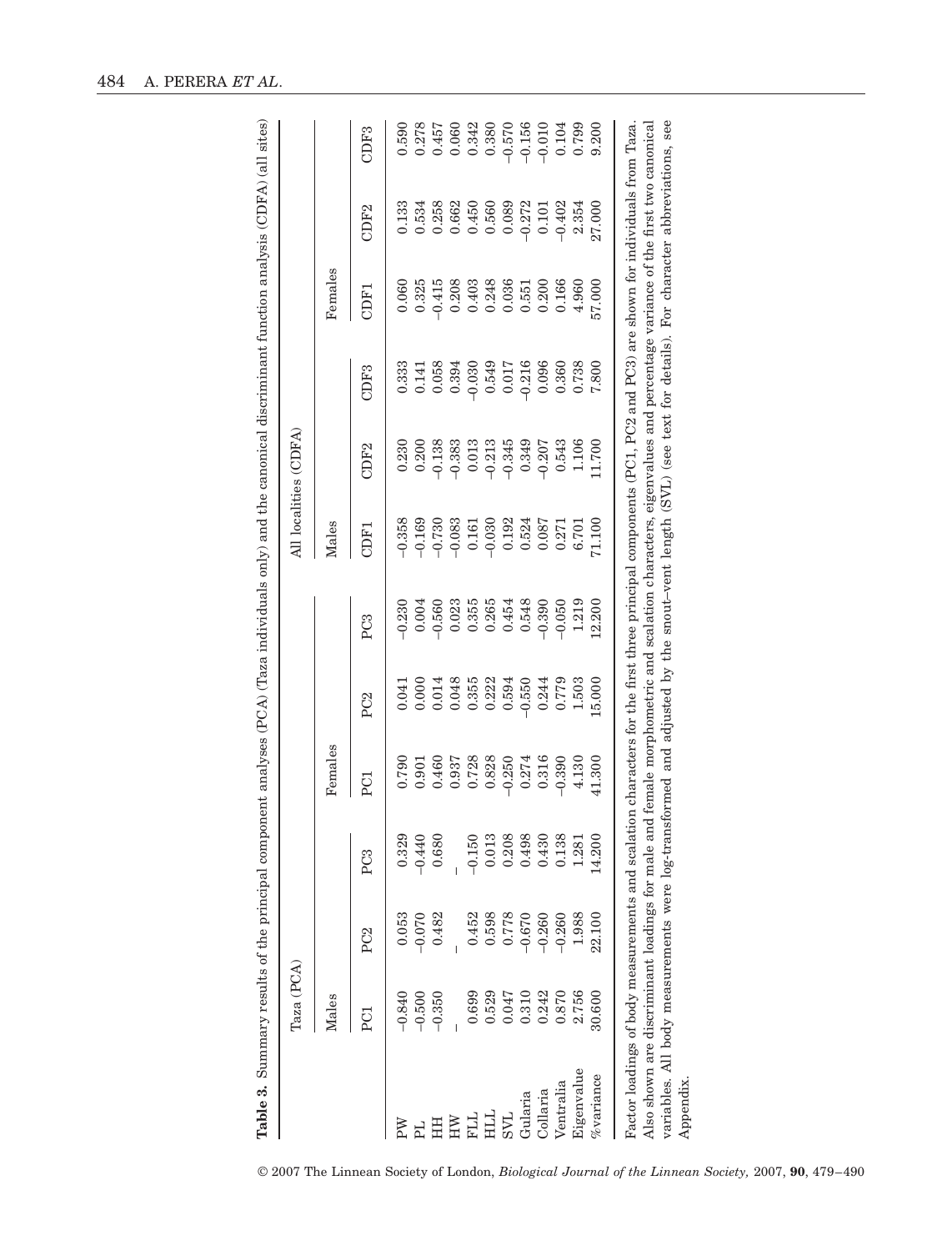![](_page_6_Figure_1.jpeg)

**Figure 4.** Plots of all individuals and their coloration characters against the first two multiple correspondence analysis axes (inertia, % variance) for males and females. Open and solid symbols represent the two different genetic lineages. Colour pattern characters and states are described in the Appendix.

© 2007 The Linnean Society of London, *Biological Journal of the Linnean Society,* 2007, **90**, 479–490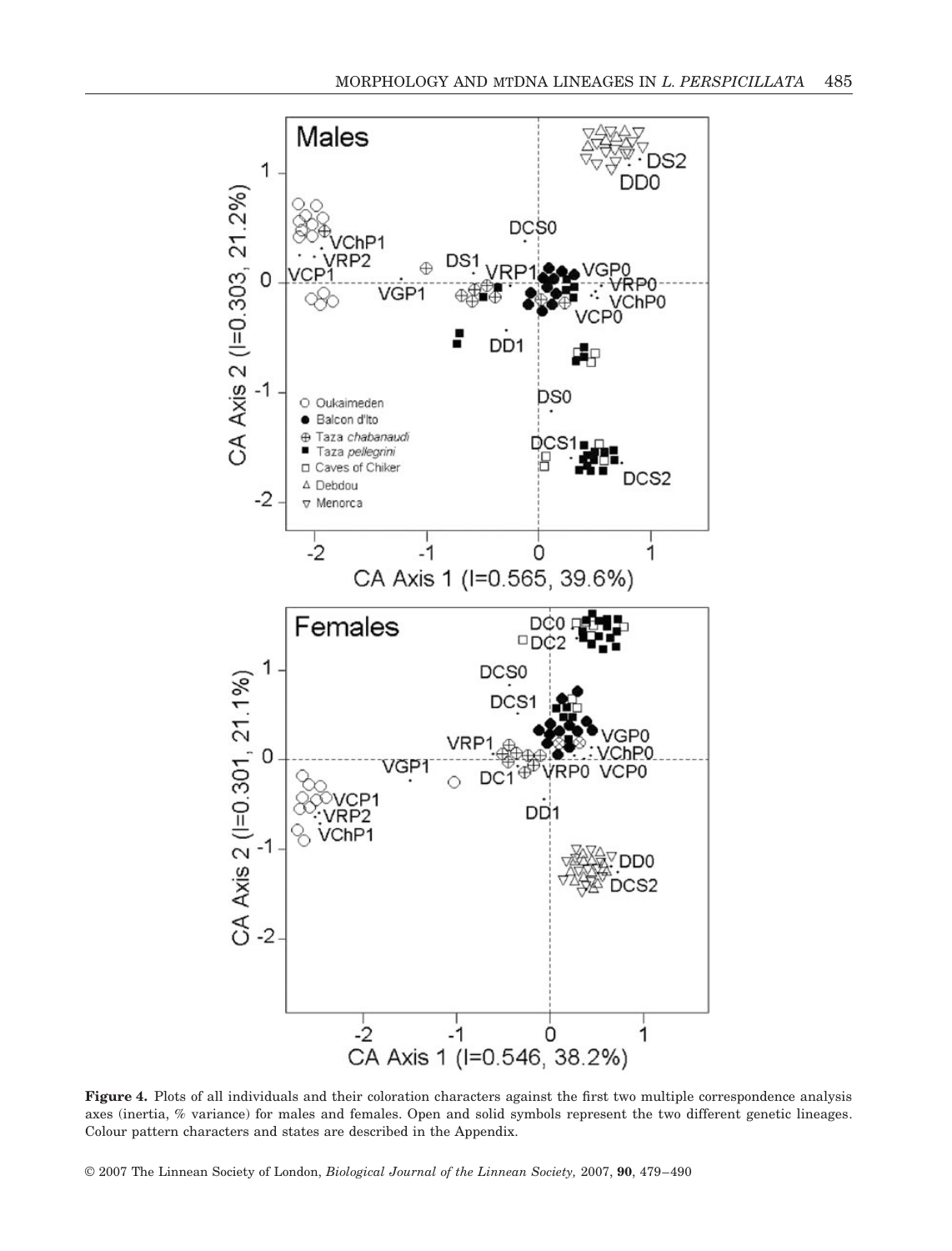For body dimensions and scalation characters (Fig. 5), the variables that contributed most to CDF1 (representing 71.1% of male and 57.0% of female variation) were HH and gularia in males and gularia in females (Table 3). Ventralia in males and PL, HW, and HLL in females contributed most to CDF2 (representing 11.7% in males and 27.0% in females). HLL in males and SVL and PW in females contributed most to CDF3 (7.8% and 9.2%, respectively; Table 3). A total of 85.5% of males and 85.3% of females were correctly assigned to their populations. The best-discriminated populations were Menorca (100% of individuals were correctly classified), Debdou (100%) and Taza *chabanaudi* (100%) for males, and Menorca (100%), Balcon d'Ito (90%) and Taza *chabanaudi* (92.3%) for females (Table 4).

The most appropriate model of sequence evolution for the data set was the HKY model, with sites assigned to discrete rate categories based on the γ distribution (*ts*/*tv* ratio = 5.064, γ shape parameter  $= 0.222$ ). Using this model, the heuristic search found a single tree of  $-\ln L = 3046$  (Fig. 6). This was identical to the estimate of topology derived from both MP (one tree of 431 steps, 184 informative characters) and Bayesian inference (Fig. 6). This estimate of relationships is similar to that derived from 12S rRNA sequences (Harris *et al*., 2003) inasmuch as it identifies two main clades (i.e. one clade containing *L. p. perspicillata* from Menorca and Taza *chabanaudi* which is reciprocally monophyletic with a second clade containing all three subspecies of *L. perspicillata*). However, the faster evolving marker used here

allowed additional well-supported lineages to be identified within each of these two main clades (e.g. the reciprocal monophyly of Menorca and Taza individuals in the first clade). Of the 150 samples analysed using SSCP, 13 different electromorphs were determined, corresponding to the distinct haplotypes (Table 1). Nevertheless, the phylogeny bears no correspondence with either subspecies, nor does it provide coherent geographical patterns (Fig. 6).

### DISCUSSION

The mtDNA analysis confirms the prima facie suggestion that there are two distinct syntopic lineages of *L. perspicillata* at Taza (Harris *et al*., 2003), and that these lineages correspond to two distinct external morphologies: (1) a *L. p. chabanaudi* form (i.e. a spotted dorsal pattern, larger, longer limbs and a greater number of gular scales) and (2) a *L. p. pellegrini* form (i.e. a striped dorsal pattern, smaller size, shorter limbs and lower number of gular scales). This fact, together with the degree of genetic divergence between them, the strict syntopy in which they are found, and the lack of gene flow, would normally be considered evidence of specific differentiation. The main criterion for the Biological species concept (Mayr, 1942) (the dominant nonphylogenetic species concept) appears to be met in that there is no evidence of interbreeding between the two forms. The complete separation into two divergent lineages would also make them good phylogenetic species (Nixon & Wheeler, 1990). However, what would appear to be a

|  |  | Table 4. Classification of individuals by locality based on the canonical discriminant function analysis |  |  |  |  |  |  |  |
|--|--|----------------------------------------------------------------------------------------------------------|--|--|--|--|--|--|--|
|--|--|----------------------------------------------------------------------------------------------------------|--|--|--|--|--|--|--|

|                 | Oukaimeden   | Debdou     | Menorca     | Balcon<br>d'Ito | Taza<br>chabanaudi | Taza<br>pellegrini | Caves of<br>Chiker |
|-----------------|--------------|------------|-------------|-----------------|--------------------|--------------------|--------------------|
| Males           |              |            |             |                 |                    |                    |                    |
| Oukaimeden      | $10(76.9\%)$ | 1(7.7%)    |             | 1(7.7%)         |                    |                    | 1(7.7%)            |
| Debdou          |              | $7(100\%)$ |             |                 |                    |                    |                    |
| Menorca         |              |            | $21(100\%)$ |                 |                    |                    |                    |
| Balcon d'Ito    | $2(18.2\%)$  |            |             | $7(63.6\%)$     | $1(9.1\%)$         | $1(9.1\%)$         |                    |
| Taza chabanaudi |              |            |             |                 | 11 (100%)          |                    |                    |
| Taza pellegrini |              |            |             |                 |                    | $3(50\%)$          | $3(50\%)$          |
| Caves of Chiker |              |            |             |                 |                    | 2(14.3%)           | 12(85.7%)          |
| Females         |              |            |             |                 |                    |                    |                    |
| Oukaimeden      | 8(72.7%)     |            |             |                 |                    | $1(9.1\%)$         | $2(18.2\%)$        |
| Debdou          | $1(12.5\%)$  | 6(75%)     |             |                 |                    | $1(12.5\%)$        |                    |
| Menorca         |              |            | 19 (100%)   |                 |                    |                    |                    |
| Balcon d'Ito    |              |            |             | $9(90\%)$       |                    |                    | $1(10\%)$          |
| Taza chabanaudi |              |            |             | 1(7.7%)         | 12(92.3%)          |                    |                    |
| Taza pellegrini |              | 1(7.7%)    |             |                 |                    | 11 $(84.6\%)$      | 1(7.7%)            |
| Caves of Chiker |              | $1(7.1\%)$ |             |                 |                    | $3(21.4\%)$        | $10(71.4\%)$       |

The percentage values indicate assignment success in a posterior jacknife analysis.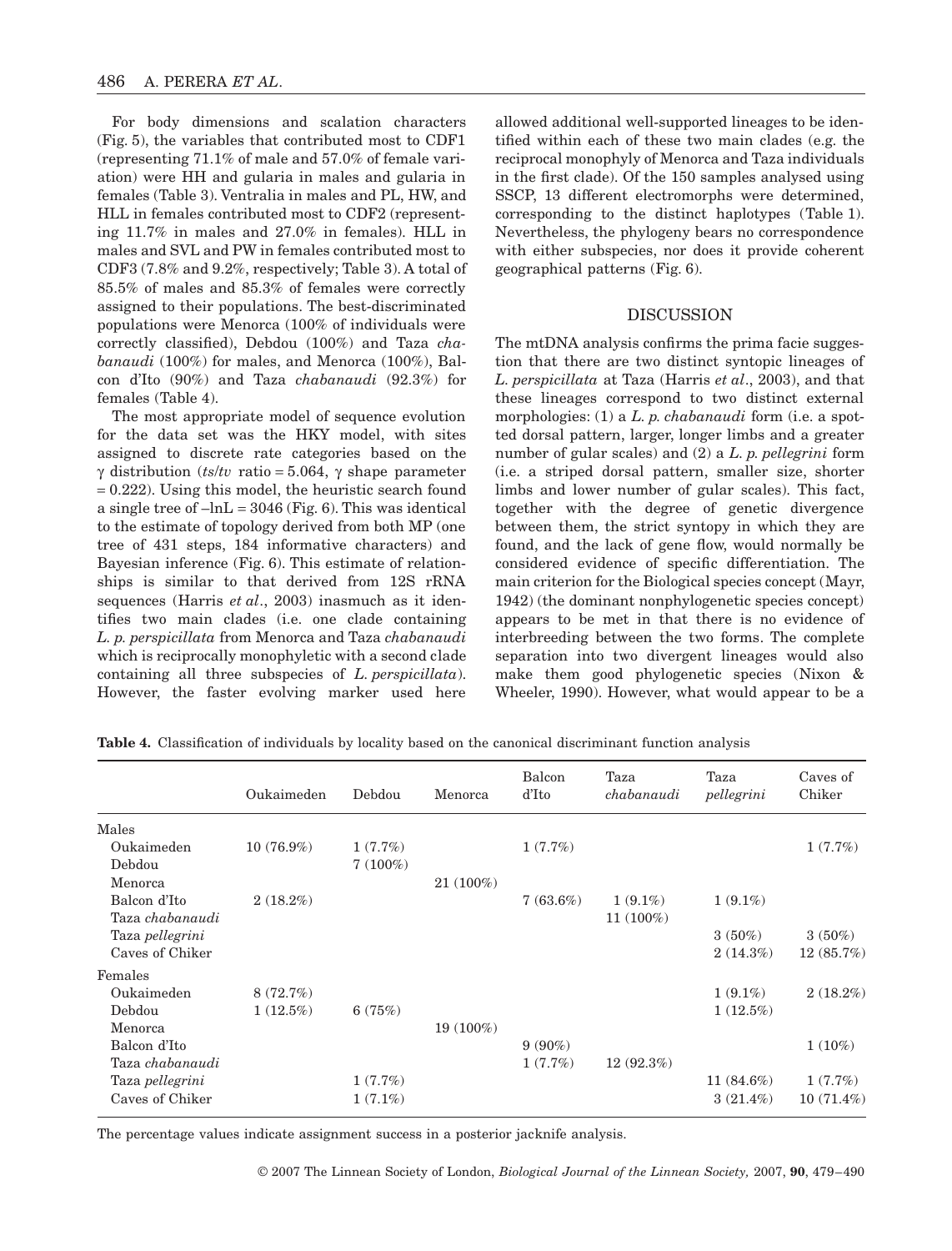![](_page_8_Figure_1.jpeg)

**Figure 5.** Plots of individual canonical discriminant function scores (CDF 1 and CDF 2) for males and females. Graphs are based on morphometric and scalation characters. Simples represent subspecific designations: circles, *Lacerta perspicillata chabanaudi*); squares (*Lacerta perspicillata perspicillata*); triangles (*Lacerta perspicillata pellegrini*). Open symbols represent individuals from genetic lineage 1 and solid symbols represents individuals belonging to genetic lineage 2.

© 2007 The Linnean Society of London, *Biological Journal of the Linnean Society,* 2007, **90**, 479–490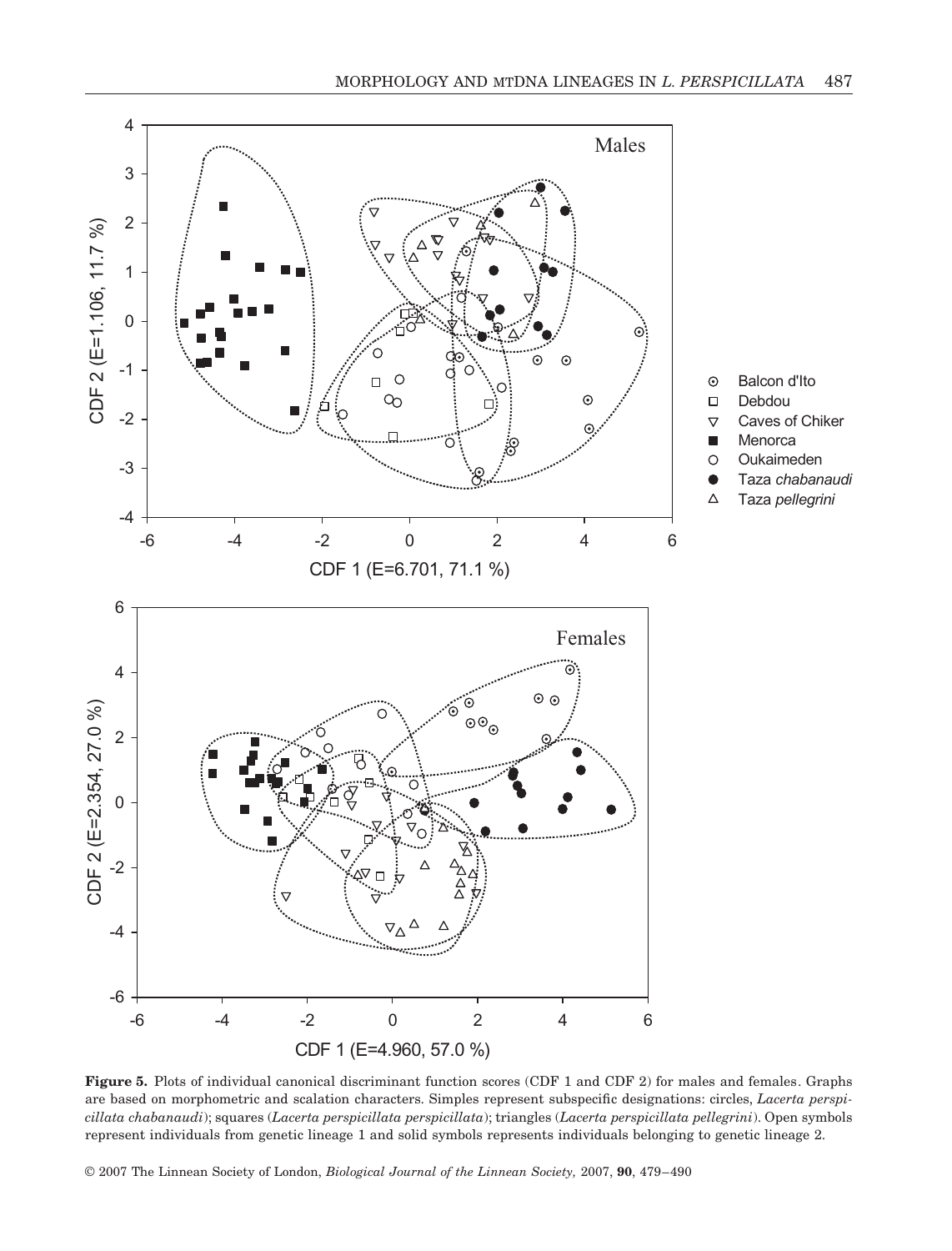![](_page_9_Figure_1.jpeg)

**Figure 6.** Estimate of relationships derived using maximum likelihood (ML), maximum parsimony (MP), and Bayesian analyses results. Numbers above nodes are MP bootstrap support values, numbers below nodes are ML, and Bayesian support/credibility values. \*All methods have 100% support.

indisputable case of speciation at Taza is complicated by the information available from other sites, where the same genetic lineages have reversed morphotypes. This shows how the wider geographical sampling was vital to the analysis of this species complex, even if the finding of an additional level of complexity has hindered immediate taxonomic conclusions from being reached.

All populations could be assigned to one of the three current subspecies on the basis of the external morphology, particularly colour pattern. However, in most cases, heterogeneity among populations with similar

external morphology is evident. In *L. p. perspicillata*, the two populations included in this study (i.e. Debdou and Menorca) had similar uniform or low-contrast spotted dorsal patterns but different generalized body dimensions and scalation values. We could not rule out the possibility that this differentiation is due to the insular nature of the Menorcan population: habitat structure and quality might influence, at least partially, some morphological traits in lizards (Losos, 1990; Vitt, Zani & Avila-Pires, 1997; Herrel, De Grauw & Lemos-Espinal, 2001; Glor *et al*., 2003). However, mtDNA analysis revealed that both popu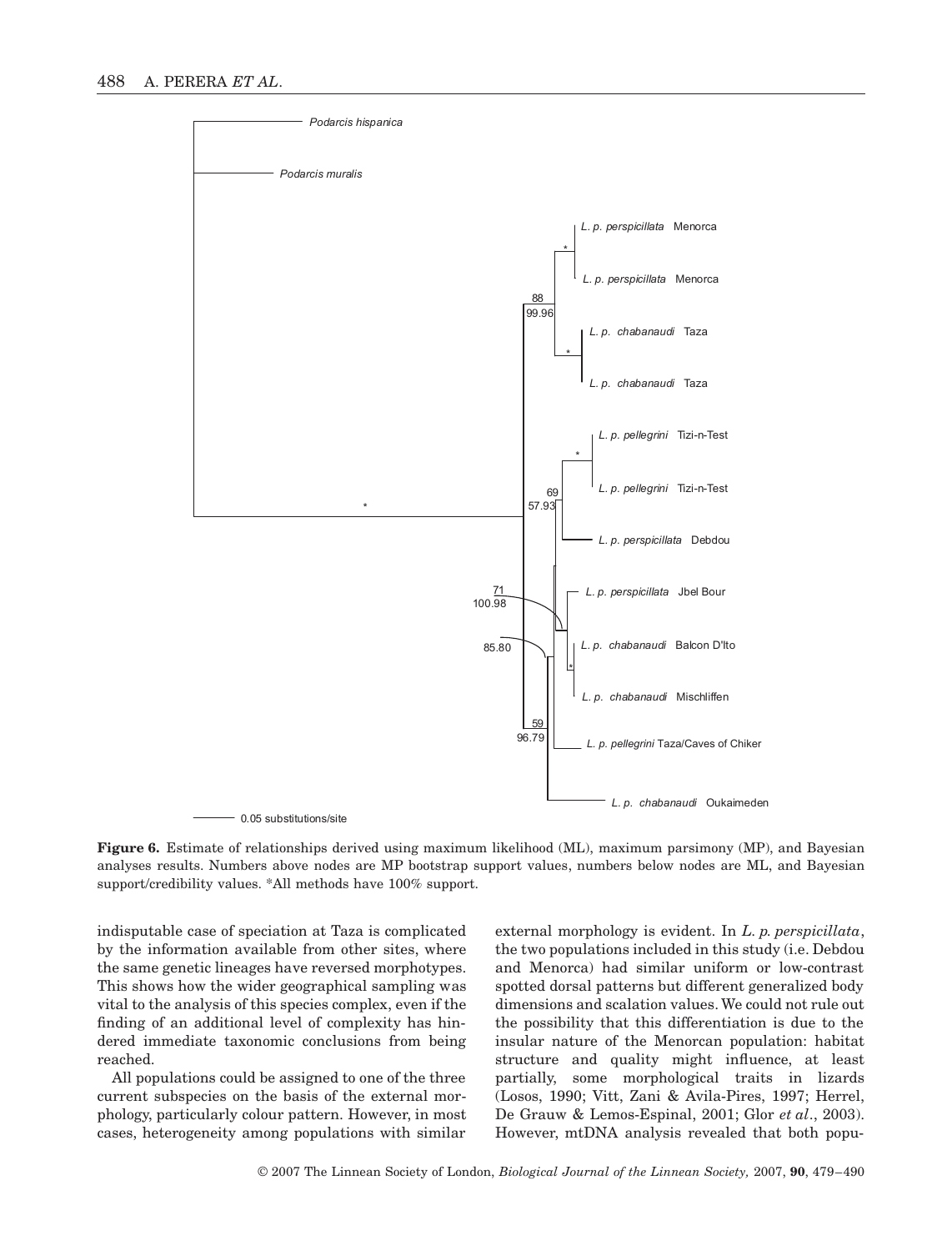lations belong to two different lineages. *L. p. chabanaudi* follows a similar pattern to the *perspicillata* form. All populations had a very contrasted spotted dorsal body, with pale spots on a very dark or black bottom, but differences in other morphological characters were evident in some cases. Thus, Oukaimeden was well differentiated by the presence of dark pigmentation along the ventral body whereas, in Balcon d'Ito and most Taza *chabanaudi*, ventral pigmentation was mainly reduced or non-existent. Generalized morphology of individuals from Oukaimeden was relatively different from the ones from Balcon d'Ito and Taza *chabanaudi*. Again, mtDNA analyses showed that this subspecies does not form a monophyletic group. Finally, *L. p. pellegrini* forms a homogeneous group, with individuals from the two analysed populations highly similar in body dimensions, scalation characters, and coloration pattern. This fact is congruent with the genetic results, where both *pellegrini* populations share a common haplotype. The two populations are only 15 km from each other, close to the Middle Atlas, so this result is not unexpected. Interestingly, Bons & Geniez (1996) noted differences between *L. p. pellegrini* populations from Middle Atlas and the ones from the High Atlas, and the sample of *L. p. pellegrini* from this latter region is not a sister taxon to the individuals from the Middle Atlas. More phylogenetic and morphological analyses, including population based sampling from both areas, are needed to better understand the variation within this form.

The present analysis provides no support for any of the currently recognized subspecies. By contrast, the lack of congruence between mtDNA lineages and morphometric patterns in some cases and the high morphological similarity among lizards from different lineages may suggest ecophenotypic convergence or multiple introgressive hybridization. However, this remains speculative because sampling across the full range of this complex is incomplete (Algerian populations are absent) and we may not have yet described the full range of morphological and mtDNA diversity in this complex.

In summary, the results obtained for *L. perspicillata* are of relevance to the historical biogeography of this understudied region. In particular, we have demonstrated that this is another cryptic species complex, as seen in *Agama* (Brown, Suárez & Pestano, 2002) and *Podarcis* (Harris *et al.*, 2002), suggesting that complex intraspecific biodiversity is common in north-west African lizards. In addition, our analysis of the intraspecific variation within *L. perspicillata* shows that, despite the genetic separation and morphological distinctiveness observed in the two syntopic forms from Taza, we are unable to recommend respective species status for the two forms. This highlights how

obtaining more data on different character systems can actually make it more difficult to group low-level taxa together under a particular species concept.

#### ACKNOWLEDGEMENTS

We thank C. Pinho, V. Batista, J. C. Brito, and R. Jovani for their help during the field work, and LITHICA for their facilities during the sampling in Menorca. A.P. thanks John Moores University for their facilities during the stays in Liverpool and J. Bird and P. Bloor for their helpful comments. Partial Funding was provided by the projects POCTI/41921/ BSE/2001 and SFRH/BPD/5702/2001 of FCT (Portugal) and partially by the Spanish project REN2003- 08432-CO2-02 and a Spanish FPI grant to A.P. Research in Menorca was conducted under permits issued by the Balearic Government (2003/13).

#### **REFERENCES**

- **Arévalo E, Davis SK, Sites JW. 1994.** Mitochondrial DNA sequence divergence and phylogenetic relationships among eight chromosome races of the *Sceloporus grammicus* complex (Phrynosomatidae) in central Mexico. *Systematic Biology* **43:** 387–418.
- **Bons J. 1968.** Révision du statut du lacertidé nord-africain *Lacerta perspicillata* Dum. et Bibr 1839. *Bulletin de la Société de Sciences Naturelles et Physiques Du Maroc* **48:** 81– 92.
- **Bons J, Geniez P. 1996.** *Scelarcis perspicillata* (Duméril & Bibron, 1839). In: Montori A, Roca V, eds. *Amphibians and reptiles of Morocco (including Western Sahara). Biogeographical atlas*. Barcelona: Asociación Herpetológica Española, 134–137.
- **Brown RP, Suárez NM, Pestano J. 2002.** The Atlas mountains as a biogeographical divide in North-West Africa: evidence from mtDNA evolution in the Agamid lizard *Agama impalearis*. *Molecular Phylogenetics and Evolution* **24:** 324– 332.
- **Felsenstein J. 1981.** Evolutionary trees from DNA sequences: a maximum likelihood approach. *Journal of Molecular Evolution* **17:** 368–376.
- **Felsenstein J. 1985.** Confidence limits on phylogenies: an approach using the bootstrap. *Evolution* **39:** 783–791.
- **Glor RE, Kolbe JJ, Powell R, Larson A, Losos JB. 2003.** Phylogenetic analysis of ecological and morphological diversification in Hispaniolan trunk-ground anoles (*Anolis cybotes* group). *Evolution* **57:** 2383–2397.
- **Harris DJ, Carranza S, Arnold EN, Pinho C, Ferrand N. 2002.** Complex biogeographical distribution of genetic variation within *Podarcis* wall lizards across the Strait of Gibraltar. *Journal of Biogeography* **29:** 1257–1262.
- **Harris DJ, Carretero MA, Perera A, Pérez-Mellado V,** Ferrand N. 2003. Complex patterns of genetic diversity within *Lacerta (Teira) perspicillata*: Preliminary evidence from 12S rRNA sequence data. *Amphibia-Reptilia* **24:** 386– 390.